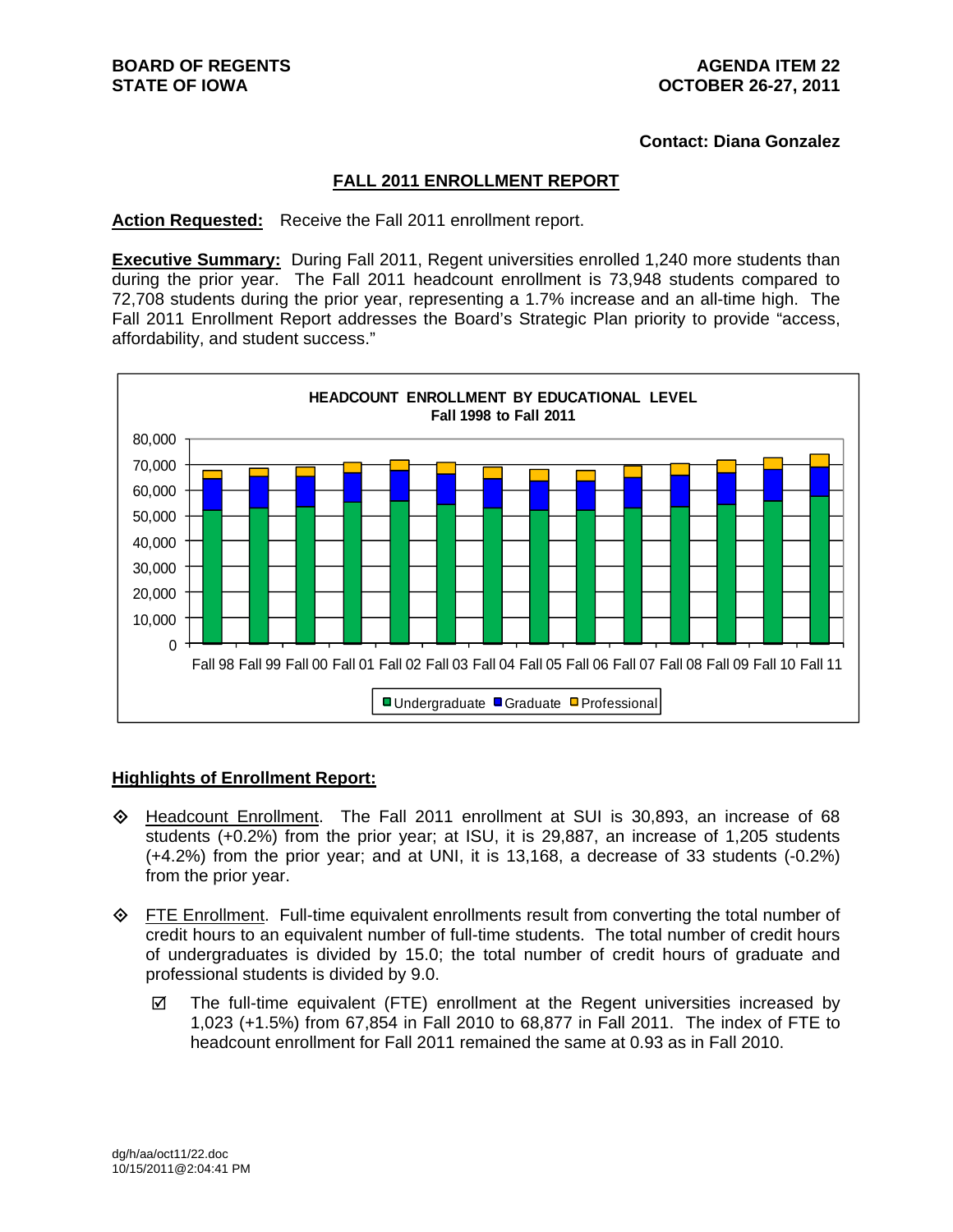- $\boxtimes$  Part-time students, most of whom are graduate or professional students, make up approximately 15% of the total enrollment.
- $\Leftrightarrow$  Residence. Approximately 64% of all students enrolled at the Regent universities are residents of Iowa which is a decrease of 1.6 percentage points from the prior year. The number of resident students decreased by 381 students (-0.8%) from 47,756 in Fall 2010 to 47,375 in Fall 2011. This is the second year of decreases in the total number of resident students.
	- $\boxtimes$  Approximately 69% of all undergraduate students at the Regent universities are residents of Iowa which is a decrease of 1.8 percentage points from the prior year. The number of resident undergraduate students increased by 110 students (+0.3%) from 39,192 in Fall 2010 to 39,302 in Fall 2011.
- $\Diamond$  Enrollment by college and program. At the University of Iowa, the largest enrollment is in the College of Liberal Arts and Sciences (59.7%) followed by the College of Business (11.2%). At Iowa State University, the largest enrollment is in the College of Liberal Arts and Sciences (25.4%) followed by the College of Engineering (23.2%). At the University of Northern Iowa, the largest enrollment is in the College of Humanities, Arts, and Sciences (32.8%) followed by the College of Education (22.3%). In June 2011, the Board of Regents approved the merger of the College of Humanities and Fine Arts and the College of Natural Sciences at UNI.
	- $\boxtimes$  At SUI, the programs with the largest undergraduate enrollment are Psychology (1,112), English (827), and Communication Studies (697). There are 546 students formally admitted into a teacher preparation program.
	- $\boxtimes$  At ISU, the programs with the largest undergraduate enrollment are Mechanical Engineering (1,338), Kinesiology and Health (1,027), and Animal Science (823). There are 660 students formally admitted into a teacher preparation program.
	- $\boxtimes$  At UNI, the programs with the largest undergraduate enrollment are Elementary Education (1,397), Biology (631), and Accounting (565). The number of students formally admitted into a teacher preparation program was not available.
- $\otimes$  Diversity<sup>2</sup>. . The number of racial/ethnic minority students at the Regent universities increased by 661 students (+9.5%) from 6,933 in Fall 2010 to 7,594 in Fall 2011.<sup>3</sup> This is the largest number of racial/ethnic minority students ever at the Regent universities and represents 10.3% of the total Fall 2011 enrollment.
	- $\boxtimes$  Approximately 58% of the racial/ethnic minority students at the Regent universities are Iowa residents. The number of resident racial/ethnic minority students increased by 346 students (+8.6%) from 4,041 in Fall 2010 to 4,387 in Fall 2011.

 2 Does not include international students.

 $3$  The new race/ethnicity categories developed by the U.S. Department of Education were used in the annual report - Hispanic; American Indian or Alaska Native; Asian; Black or African-American; Native Hawaiian or Other Pacific Islander; Two or More Races; White; Race/Ethnicity Unknown; Nonresident Alien/International.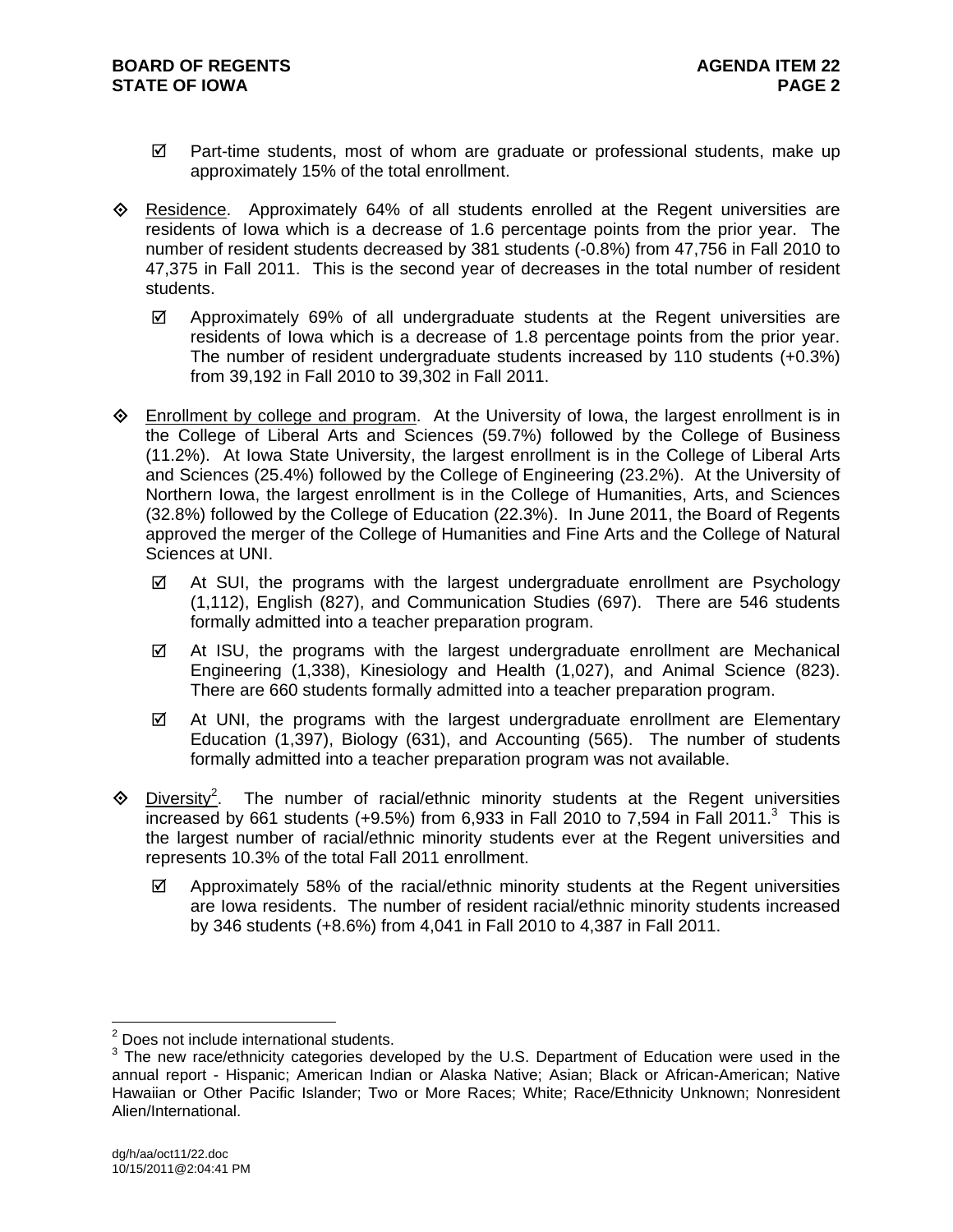- $\boxtimes$  The number of undergraduate racial/ethnic minority students at the Regent universities increased by 624 students (+11.7%) from 5,324 in Fall 2010 to 5,948 in Fall 2011. The number of resident undergraduate racial/ethnic minority students at the Regent universities increased by 328 students (+9.8%) from 3,362 in Fall 2010 to 3,690 in Fall 2011.
- $\boxtimes$  The number of new freshmen racial/ethnic minority students at the Regent universities increased by 250 (+20.7%) from 1,208 in Fall 2010 to 1,458 in Fall 2011. The number of resident new freshmen racial/ethnic minority students at the Regent universities increased by 122 students (+19.3%) from 631 in Fall 2010 to 753 in Fall 2011.
- ♦ New Freshmen. The number of new freshmen at the Regent universities increased by 468 students (+4.2%) from 11,087 in Fall 2010 to 11,555 in Fall 2011.
	- $\boxtimes$  There were 38,145 new freshman applicants to the Regent universities for Fall 2011 which represents an increase of 1,767 (+4.9%) from Fall 2010. Of the total number of applicants, 31,253 (81.9%) were admitted, which represents an increase of 2,221 (+7.7%) from the prior year. Of the total number admitted, 11,555 (37.0%) enrolled as new freshmen at the Regent universities.
	- $\boxtimes$  The mean ACT scores for entering freshmen at the Regent universities in Fall 2011 ranged from 23.3 – 25.4 compared to the national mean of 21.1 and the state mean of 22.3.
		- In Fall 2011, the state mean increased from 22.2 to 22.3 and the national mean increased from 21.0 to 21.1 from the prior year. At SUI and ISU, the mean ACT scores remained the same as the prior year. At UNI, the mean increased from 23.1 in Fall 2010 to 23.3 in Fall 2011.
	- $\boxtimes$  The entering class of 2011 was the third cohort of new, direct from high school students who were admitted under the new Board of Regents admission policy. Of the total number of new freshmen who enrolled,<sup>4</sup> only 777 (6.7%) students had an RAI < $245.<sup>5</sup>$
	- $\boxtimes$  Approximately 46% of the new freshmen had earned college credits prior to enrolling at one of the Regent universities in Fall 2011: 29.2% had earned 0.5–15.0 credits; 12.8% had earned 15.5–30.0 credits; and 3.8% had earned more than 30 credits.
- ♦ Undergraduates. The number of undergraduates at the Regent universities increased by 1,643 students (+3.0%) from 55,671 in Fall 2010 to 57,314 in Fall 2011.
- $\Diamond$  Graduate Students. The number of graduate students at the Regent universities decreased by 476 students (-3.9%) from 12,170 in Fall 2010 to 11,694 in Fall 2011. However, a significant amount of the decrease is attributable to a realignment of students previously included in this category to a new post-graduate category.

 4 Excluding international students or students without an RAI.

<sup>&</sup>lt;sup>5</sup> A Regent Admission Index (RAI) greater than or equal to 245, in addition to completion of the required core subjects, qualifies an Iowa resident for automatic admission to the Regent university where they applied.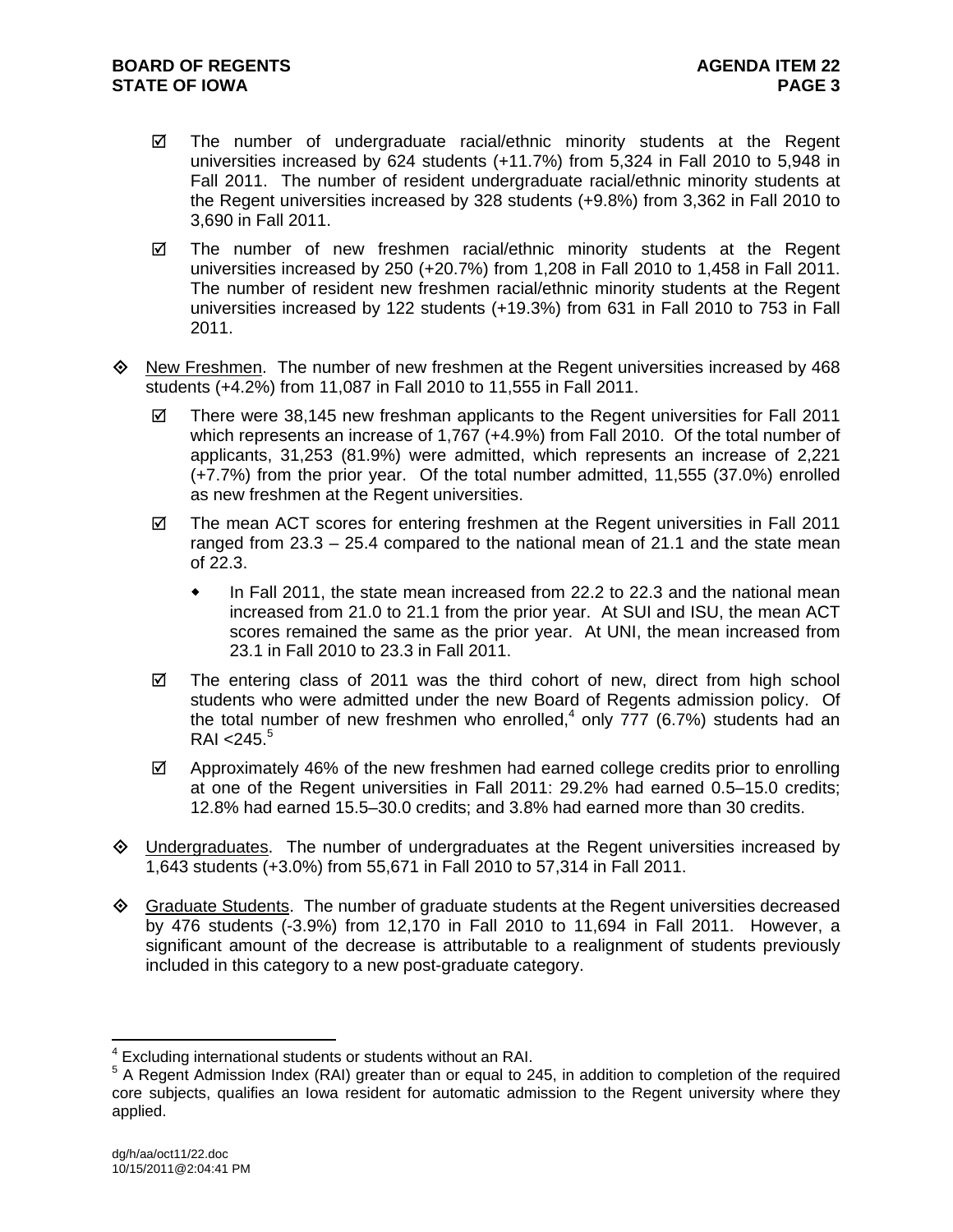- $\Diamond$  Professional Students. The number of students in professional programs at the University of Iowa and Iowa State University decreased by 1,019 students (-22.2%) from 4,599 in Fall 2010 to 3,580 in Fall 2011. However, a significant amount of the decrease is attributable to a realignment of students previously included in this category to a new post-doctoral category.
- $\Diamond$  International Students. The number of international students at SUI and ISU increased by 534 students (+8.1%) from 6,632 in Fall 2010 to 7,166 in Fall 2011. The majority of international students (86.0%) were from Asia. UNI's data were not available.
- $\diamond$  Students with Disabilities. The number of self-identified students with disabilities at the Regent universities increased by 273 students (+17.5%) from 1,561 in Fall 2010 to 1,834 in Fall 2011. The three Regent universities provide a variety of services and accommodations to students with disabilities, including extended deadlines; special housing arrangements; and course materials and exams in electronic format.
- $\Diamond$  Transfer Students. The number of transfer students at the Regent universities increased by 160 students (+4.0%) from 3,975 in Fall 2010 to 4,135 in Fall 2011. More than half of the increase was attributable to transfer students from Iowa community colleges.
	- $\boxtimes$  Approximately 62% (2.548) of all transfer students at the Regent universities in Fall 2011 were from Iowa public community colleges.
	- $\boxtimes$  In Fall 2010, there were 106,597 students enrolled in Iowa community colleges; approximately 63% were enrolled in college parallel (transfer) programs.
	- $\boxtimes$  During FY 2010, 4,919 Iowa community college students received an associate of arts award; and 1,205 Iowa community college students received an associate of science award.
- $\Diamond$  Enrollment by Gender. The number of women enrolled at the Regent universities increased by 470 (+1.3%) from 36,195 in Fall 2010 to 36,665 in Fall 2011. The number of men enrolled at the Regent universities increased by 770 (+2.1%) from 36,513 in Fall 2010 to 37,283 in Fall 2011.
- $\Diamond$  Graduates. During the 2010-11 academic year, there were 15,250 graduates who earned 15,543 degrees at the Regent universities. The number of graduates decreased by 72 (-0.5%) from the prior year while the number of degrees increased by 140 (+0.9%).
- Veterans. In Fall 2011, 1,240 students at the Regent universities were receiving V.A. benefits. This represents an increase of 215 students (+21.0%) from the prior year. The total number of veterans attending the Regent universities may be higher because veterans who were not receiving V.A. benefits were not included in this count.
- STEM Enrollment. The enrollment of students in STEM-related programs at the Regent universities increased by 5,603 students (+26.2%) between Fall 2000 and Fall 2011 and by 1,631 students (+6.4%) between Fall 2010 and Fall 2011.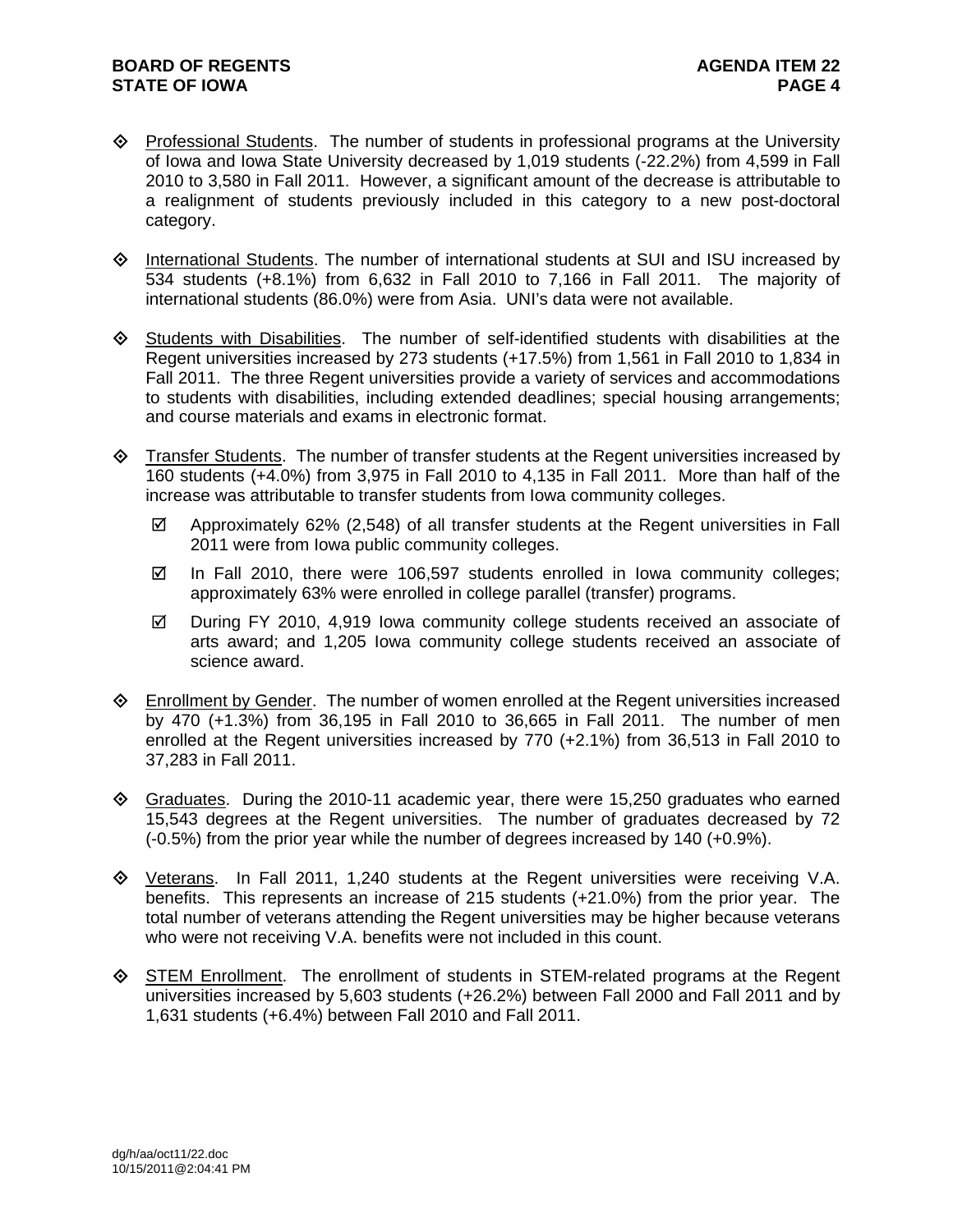- Special Schools. The total number of students served on-campus by the Iowa School for the Deaf and Malcolm Price Lab School (MPLS) in Fall 2011 was 466, which is a decrease of 34 (-6.8%) on-campus students from the prior year. The number of students served off-campus was  $542^6$ , which is a decrease of 23 off-campus students (-4.1%) from the prior year.
	- $\boxtimes$  In Fall 2011, there was no on-campus enrollment at IBSSS as a result of the implementation of the recommendations of the Board of Regents Study Committee on residential services and facility utilization approved by the Board in August 2010. The Iowa Educational Services for Blind and Visually Impaired Students (IES) served 515 statewide students in Fall 2011, which is a decrease of 19 students (-3.6%) from the prior year. Statewide services are provided by the IES to students who are identified by their local school district and for whom Individualized Education Programs are developed.
	- $\boxtimes$  The on-campus enrollment at ISD is 101, including 92 resident students and nine non-resident students; this represents a decrease of eight students (-7.3%) from the prior year. Decreases occurred both in the number of resident and non-resident students. The off-campus enrollment is 27, which is a decrease of four students (-12.9%) from the prior year.
	- $\boxtimes$  The on-campus enrollment at MPLS is 365 which is a decrease of 20 students (-5.2%) from the prior year. MPLS does not offer off-campus services.
- **♦** Enrollment Projections.
	- $\boxtimes$  Enrollment at the Regent universities is projected to increase by 1,434 students (+1.9%) from 73,948 students in Fall 2011 to 75,382 in Fall 2021, although a slight decrease is projected in Fall 2015. Both SUI and ISU under projected their next year's enrollments while UNI over projected their next year's enrollment.
	- $\boxtimes$  On-campus enrollment at the Iowa School for the Deaf and Malcolm Price Lab School is projected to increase by 176 students (+37.8%) between Fall 2011 and Fall 2021 from 466 to 642. The growth is projected to occur primarily at the Malcolm Price Lab School. The special schools did not project off-campus enrollment because the services they provide are determined by the number of students identified by the local school districts and for whom IEPs are developed.
- ♦ Trends/Changes.
	- $\boxtimes$  This is the fifth consecutive increase in the combined enrollment at the Regent universities during the past six years. SUI and ISU experienced an enrollment increase in Fall 2011; UNI experienced a slight enrollment decrease in Fall 2011. This is the fifth year that SUI's enrollment surpassed 30,000. SUI and ISU experienced all-time high enrollments in Fall 2011.
	- $\boxtimes$  During the past ten years, there has been a 7.7% decrease in the number of resident students with a high of 51,337 in Fall 2001.

 $\overline{a}$ 

 $6$  Off-campus students may receive more than one direct type of service.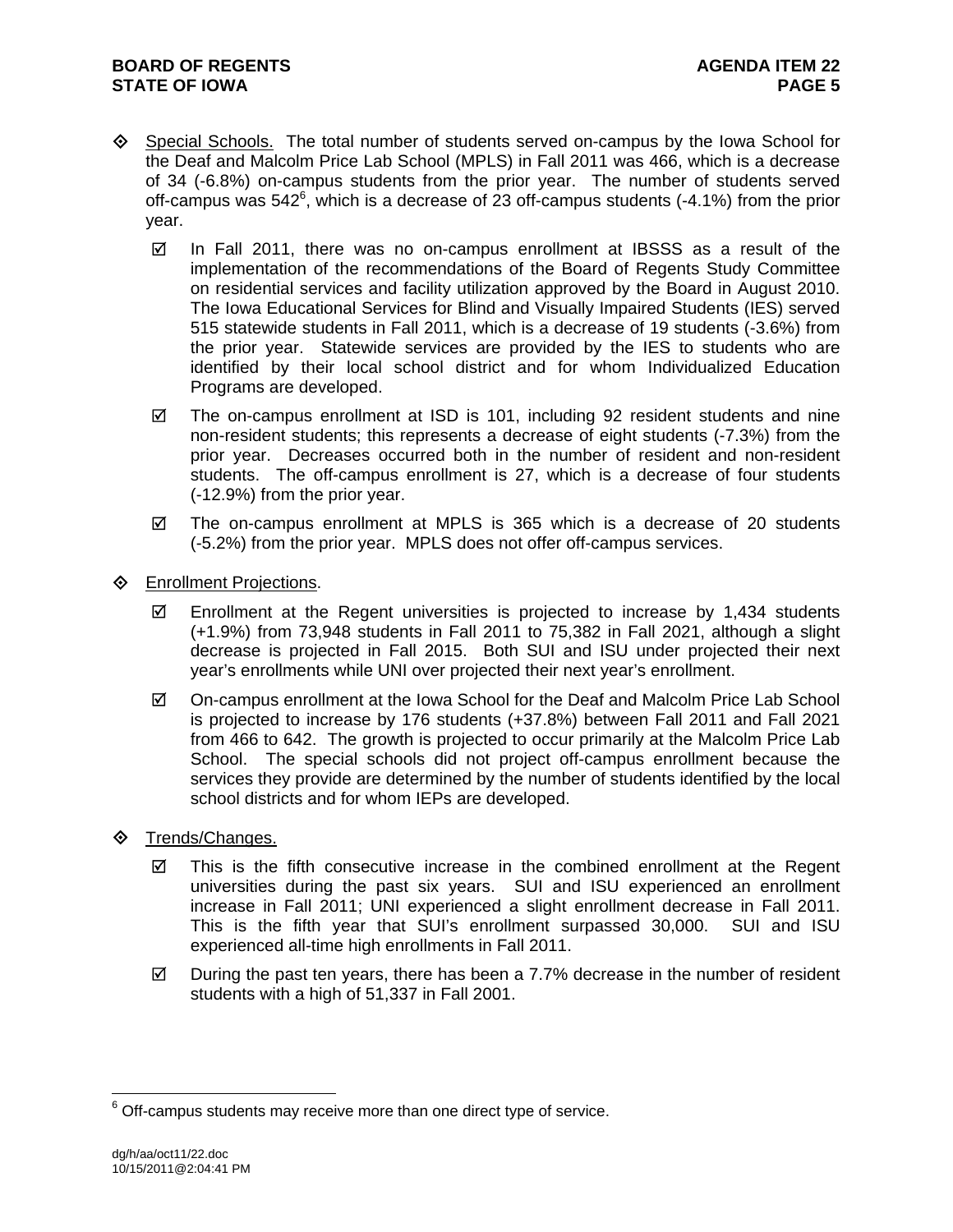- $\boxtimes$  During the past six years, there have been five years of enrollment increases in the number of new freshmen. In Fall 2011, the combined new freshman enrollment at the Regent universities was at an all-time high. There was an increase of 468 new freshmen (+4.2%) in Fall 2011 from the prior year. ISU experienced an increase in the number of new freshmen in Fall 2011 for the second consecutive year.
- $\boxtimes$  This is the fifth consecutive year of an enrollment increase in the number of undergraduates at the Regent universities. In Fall 2011, there was an increase of 1,643 students (+3.0%) from the prior year. During the past 10 years, there has been an increase of 2,777 students (+3.9%).
- $\boxtimes$  This is the 14<sup>th</sup> consecutive year of an enrollment increase in the number of racial/ethnic minority students at the Regent universities, resulting in an all-time high enrollment (7,594) of racial/ethnic minority students. The proportion of racial/ethnic minority students at the Regent universities increased from 7.3% in Fall 2001 to 10.3% in Fall 2011. The actual classification of racial/ethnic minority students continues to shift somewhat due to the application of the new IPEDS racial/ethnic minority categories.
- $\boxtimes$  The number of degrees awarded at the Regent universities increased during 10 out of the past 14 years. The number of degrees in 2010-2011 is the highest number during the past 15 years.
- $\boxtimes$  Between 1999-2000 and 2008-2009, the number of high school graduates fluctuated from a high of 34,858 in 2002-2003 to a low of 33,547 in 2004-2005. In 2008-2009, there were 33,926 graduates, which represents a decrease of 647 (-1.9%) from the prior year. In 2011-2012, the number of  $12<sup>th</sup>$  graders in lowa public high schools is expected to decrease by 881 students (-2.3%) from the prior year and by 1,159 students (-3.2%) between 2011-2012 and 2015-2016.
- $\boxtimes$  In 2011, approximately 61% of the high school graduates (22,968)<sup>7</sup> took the ACT. Of those who took the ACT, 19,164 (83.4%) had a score of 18 or greater; 14,238 (62.0%) had a score of 21 or better.
- $\boxtimes$  In 2011, there were 6,931 new freshmen at the Regent universities who were lowa residents. This represents approximately 18% of the number of high school graduates in Iowa during that time.
- $\boxtimes$  In 2011, 4,525 public high school graduates were racial/ethnic minorities;<sup>7</sup> of that number, 2,116 (46.8%) took the ACT. $8^{\circ}$
- $\boxtimes$  In Fall 2011, there were 753 new freshmen at the Regent universities who were lowa residents and racial/ethnic minorities, which represents 16.6% of the public high school graduates who were racial/ethnic minorities and 35.6% of the ACT test takers. The number of new freshmen at the Regent universities who were Iowa residents and racial/ethnic minorities in Fall 2011 increased by 122 (+19.3%) students from the prior year.

 $\overline{a}$ 

<sup>7</sup> Source: Projections of high school graduates by the Western Interstate Commission for Higher Education.<br><sup>8</sup> Seusen A

Source: ACT Profile Report – Iowa, Graduating Class of 2011.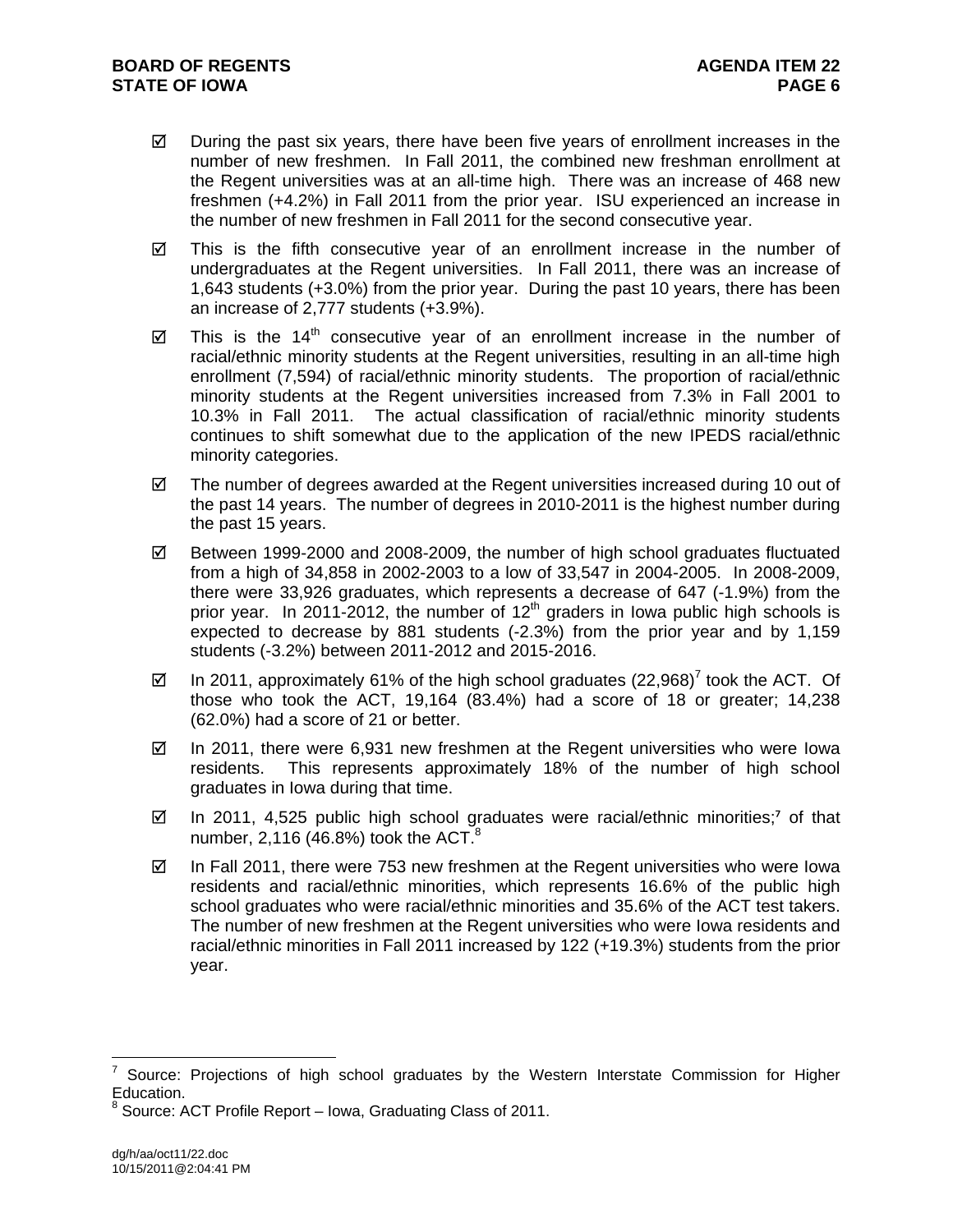- $\boxtimes$  The enrollment of undergraduates in STEM-related programs at the Regent universities increased by 4,303 (+28.2%) from 15,284 in Fall 2000 to 19,587 in Fall 2011. The enrollment of graduate students increased by 1,111 (+25.8%) from 4,309 in Fall 2000 to 5,420 in Fall 2011. The enrollment of professional students increased by 189 students (+10.4%) from 1,816 in Fall 2000 to 2,005 in Fall 2011.
	- The number of women in STEM-related programs increased by 2,640 (+33.0%) from 8,002 in Fall 2000 to 10,642 in Fall 2011. There was an increase of 599 women (+6.0%) enrolled in STEM-related programs in Fall 2011 from the prior year.
- The data tables prepared for the Fall 2011 Enrollment Report are available on the Board of Regents website.
- $\Diamond$  Fall 2011 enrollment highlights provided by the institutions are available on pages 8-10.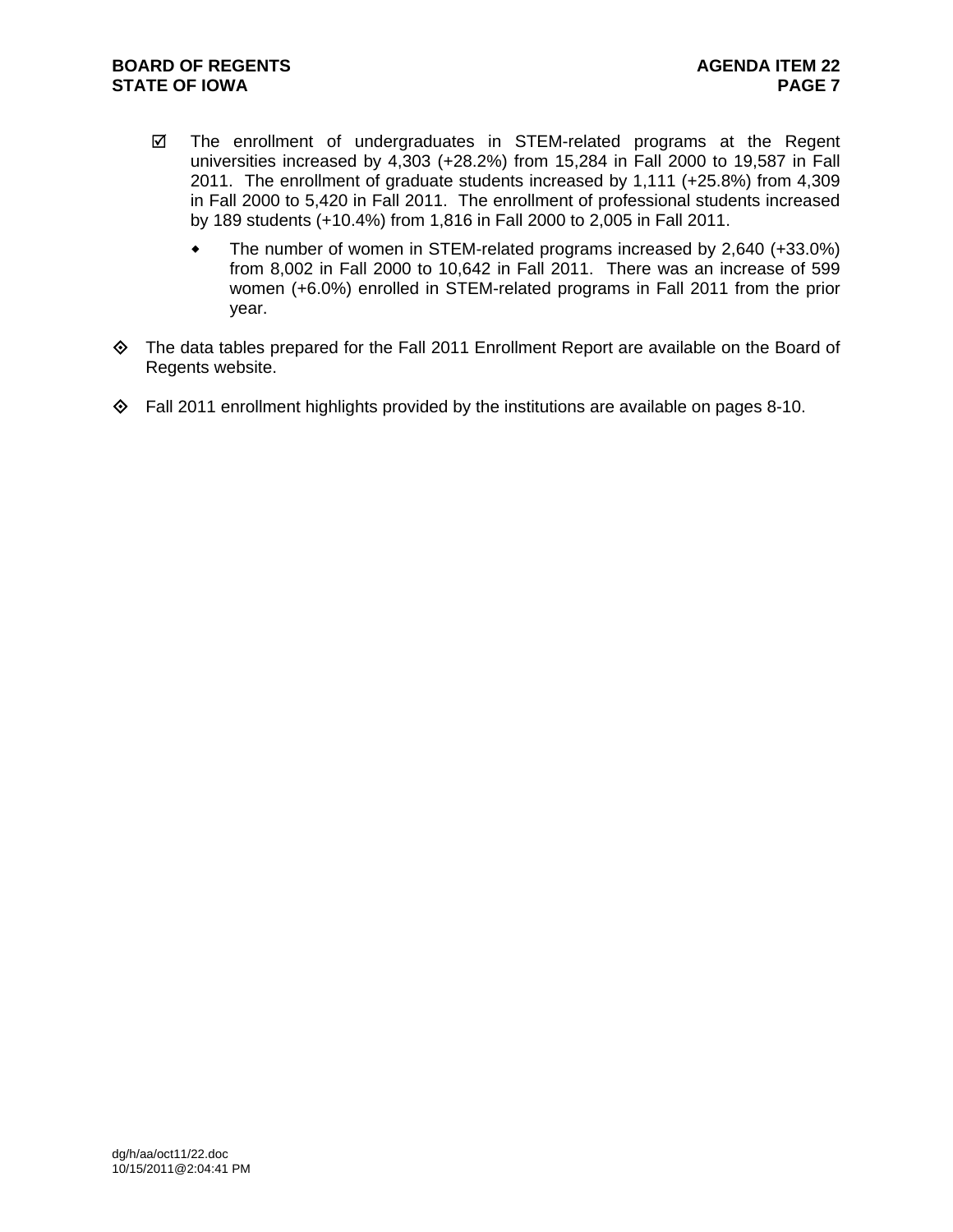## **INSTITUTIONAL HIGHLIGHTS**

# **UNIVERSITY OF IOWA**

- $\boxtimes$  In Fall 2011, the University of Iowa enrolled 4,565 new first-year students. This is the largest class ever; the previous record was 4,557 in Fall 2010. This class size is appropriate given current University resources.
- $\boxtimes$  The total undergraduate enrollment of 21,565 is up significantly from last year's total of 21,176. The total enrollment of 30,893 is a small increase over last year's enrollment of 30,825.
- $\boxtimes$  The quality of the incoming first-year class continues to improve as evidenced by a mean ACT composite score of 25.3, which is essentially unchanged from Fall 2010. Only 2.2% of this year's first-year class has an RAI less than our admission standard of 245.
- $\Sigma$  Students who identify themselves as a racial minority represented 11.9% of total enrollment and 14.2% of the entering class. International students represented 10.6% of total enrollment and 10.7% of the entering class.
- $\boxtimes$  All qualified Iowa applicants were admitted; resident students made up 54.8% of students on campus and 45% of the first-time first-year students. The strength of enrollment of non-resident undergraduate students is testimony to the University of Iowa's continuing reputation for excellence and value. These students contribute to the diversity of experiences for all of our students.
- $\boxtimes$  The number of transfer students entering the University was 1,272, an increase from 1,164 in Fall 2010. Nearly 60% of the transfer students came from Iowa public two-year colleges. The University expects substantial growth in this category during the next few years as the provisions of HF815 are fully implemented.
- $\boxtimes$  In summary, this year's first-year class represents substantial continued progress on the University's strategic goals for the level of preparation of our students and the diversity of our student body.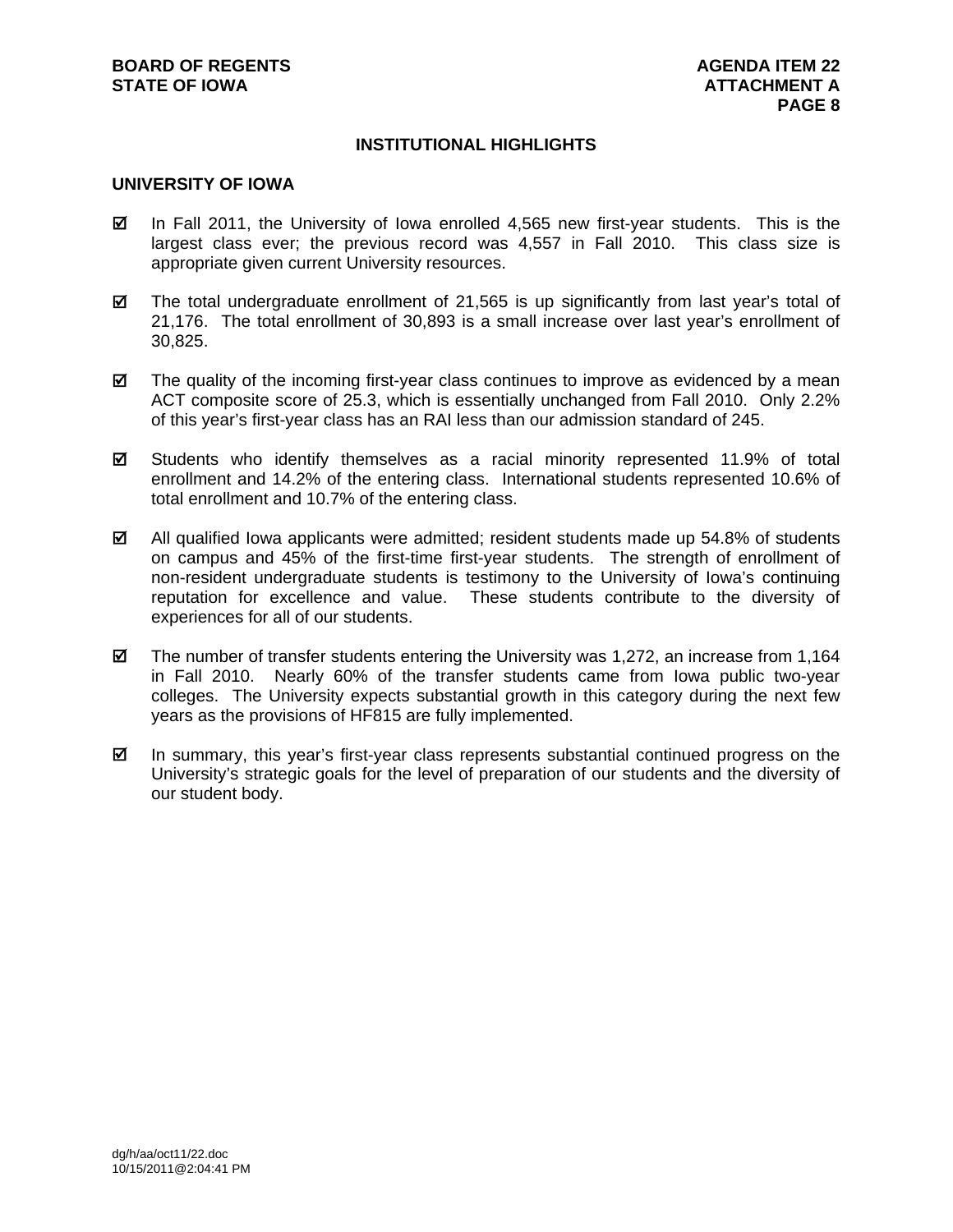## **IOWA STATE UNIVERSITY**

- $\boxtimes$  Fall 2011 total enrollment set a new record of 29,887, an increase of 1,205 (+4.2%) from last fall's previous high enrollment. In nearly every enrollment category, Fall 2011 is a record-setting year at Iowa State.
- $\boxtimes$  Undergraduate enrollment for Fall 2011 set a record of 24,343, up 1,239 (+5.4%) from Fall 2010. Sixty-eight percent of ISU's Fall 2011 undergraduates - 16,552 students - are from Iowa - an increase of 468 from Fall 2010. Minority undergraduate enrollment set a new record of 2,544 (10.45% of all undergraduates, and the highest minority percentage ever). International undergraduate enrollment also set a new record of 1,894 (7.78% of all undergraduates).
- $\boxtimes$  ISU's record Fall 2011 enrollment is due in part to record numbers of new undergraduate students, both new direct from high school and new transfers. There were 5,048 students enrolled at ISU this fall direct from high school, up from the previous record of 4,654 in Fall 2001. Of that class, 3,105 (61.5%) are Iowa residents, an increase of 300 over Fall 2010.
- $\boxtimes$  New transfer student enrollment from Iowa's community colleges also set a record of 1,050, up from the previous record high of 1,001 set in Fall 2010. Total new transfer enrollment set a new record of 1,781, up from a previous record of 1,706 in 1998.
- $\boxtimes$  This fall's total enrollment represents the most diverse student body on record at ISU. International and minority students now total 6,369 or 21.31% of students on the ISU campus.
- $\boxtimes$  Fall 2011 U.S. minority enrollment set a record of 2,945 (9.85% of total), up from 2,615 for Fall 2010. Total international enrollment set a record of 3,424 (11.46% of total), up from 3,327 for Fall 2010.
- $\boxtimes$  lowa State is not only attracting more students, but retention initiatives are working and more students are staying. The university again increased its first-year, full-time retention rate to 87.8%. This is a 1.8% improvement in the one-year retention rate for the Fall 2010 class, and a 3.8% improvement when compared to the same rate for the Fall 2009 class.
- Effective for Fall 2011, graduate enrollment has been separated into two reporting categories - graduate students and post-doctoral counts. Fall 2011 graduate students (excluding post-docs) is the second highest in history at 4,681 (compared to last year's record of 4,723). Post-doctoral enrollment for Fall 2011 is 276, up from 268 last fall.
- Professional student (Veterinary Medicine) enrollment remained stable at a record level of 587.
- This year's ISU enrollment exceeds October 2010 university projections to the Iowa Board of Regents by 1,561 students.